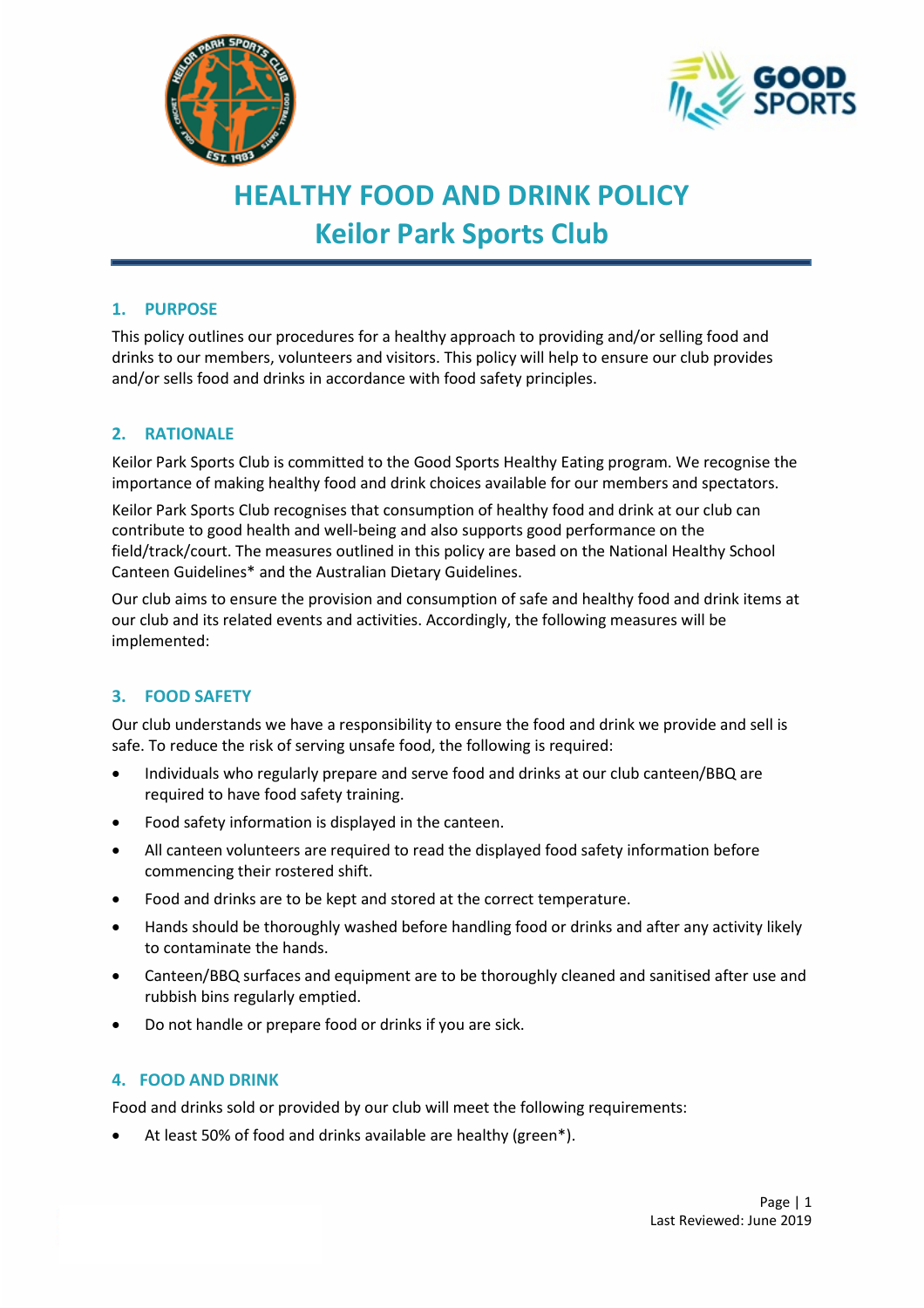



- Actively work to reach a menu that features no more than 20% unhealthy (red\*) food and drinks.
- Unhealthy (red) drinks take up no more than 50% of fridge space and are not displayed prominently.
- Only unsaturated oils, fats and spreads are used.
- Healthy (green) foods are displayed prominently and actively promoted through a variety of methods in the canteen and wider club environment.
- Food and drinks provided to junior teams by a coach and/or parent must be healthy (green) e.g. half time snacks.

To promote good hydration practices our club will:

- Promote water as the drink of choice.
- Encourage players to drink water before, during and after games and training.
- Encourage players to bring their own water bottle to training and games.

For functions, activities and special events where food and drinks are provided, our club will:

• Ensure healthy (green) food and drink options are available.

Our club will regularly promote healthy eating messages to club members and parents.

#### **5. FUNDRAISING AND PRIZES**

To ensure healthy messaging is consistent across all club activities, our club requires that:

- Fundraising activities use only healthy (green) foods or non-food items. However an exception is permitted if the fundraiser is a BBQ, where some healthy (green) options must be available.
- Junior prizes are healthy (green) food and drinks or non-food items.

#### **6. SPONSORSHIP**

Our club will seek to use sponsors who promote healthy food or non-food items. Where this is not possible, our club will seek to negotiate healthy options as part of our sponsorship arrangement with **[insert sponsor]**.

#### **7. POLICY PROMOTION AND IMPLEMENTATION**

- A current copy of our club's Healthy food and drink policy will be available to all members on the website and in the canteen.
- Anyone wishing to discuss this policy can contact a member of the committee.
- Breaches of the policy will be addressed by the club committee.
- This policy will be reviewed annually.